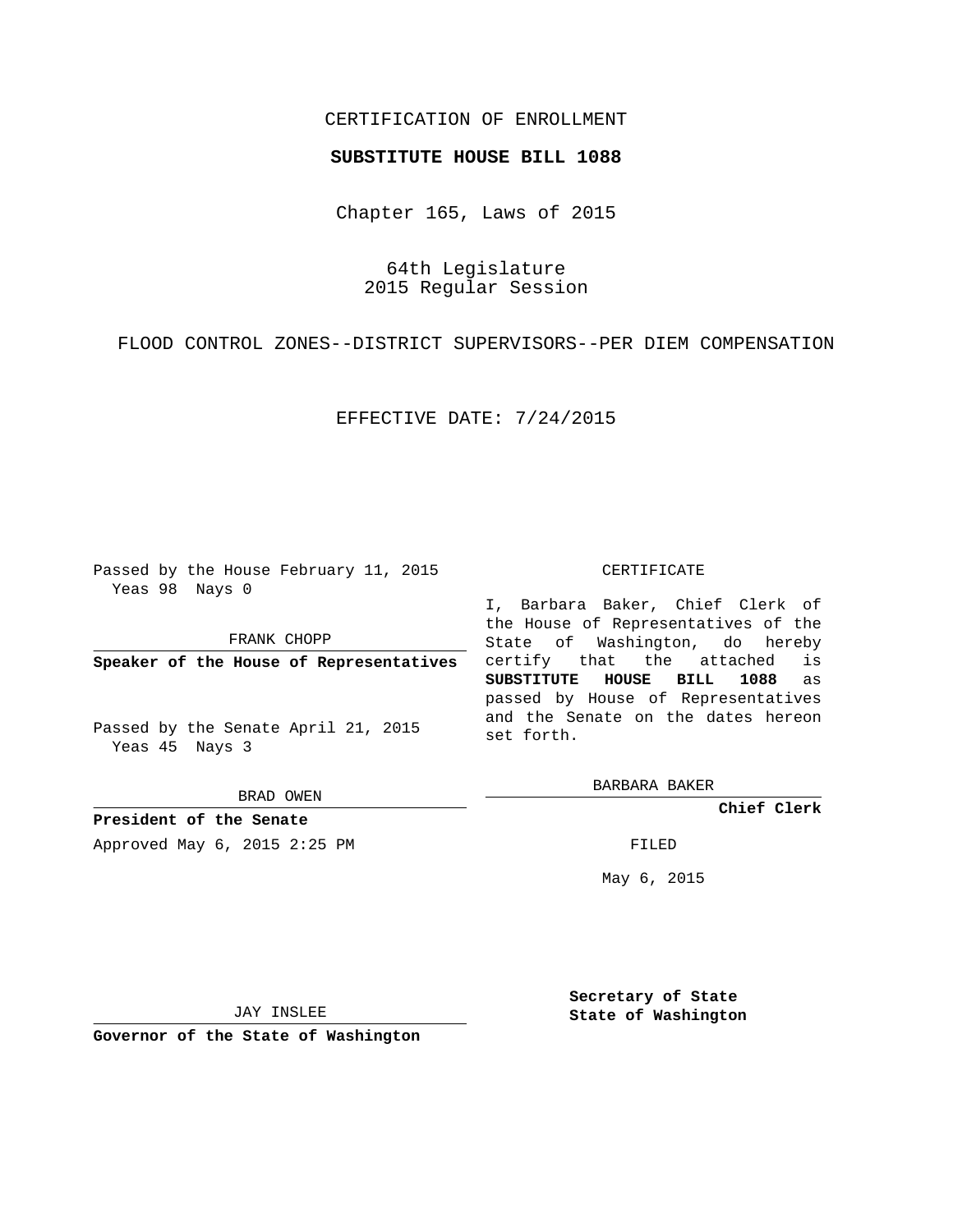## **SUBSTITUTE HOUSE BILL 1088**

Passed Legislature - 2015 Regular Session

**State of Washington 64th Legislature 2015 Regular Session**

**By** House Local Government (originally sponsored by Representative Takko)

READ FIRST TIME 01/21/15.

1 AN ACT Relating to per diem compensation for flood control zone 2 district supervisors; and amending RCW 86.15.055.

3 BE IT ENACTED BY THE LEGISLATURE OF THE STATE OF WASHINGTON:

4 **Sec. 1.** RCW 86.15.055 and 2005 c 127 s 2 are each amended to 5 read as follows:

 $6$  (1) In a zone with supervisors elected pursuant to RCW 86.15.050, 7 the supervisors may, as adjusted in accordance with subsection (4) of 8 this section, each receive up to ((seventy dollars for attendance at 9 official meetings of the supervisors and for each day or major part 10 thereof for all necessary services actually performed in connection 11 with their duties as a supervisor))one hundred fourteen dollars per 12 day or portion of a day spent in actual attendance at official 13 meetings of the governing body or in performance of other official 14 services or duties on behalf of the zone. The compensation for 15 supervisors in office on January 1, 2015, is fixed at one hundred 16 fourteen dollars per day. The board of county commissioners shall fix 17 any such compensation to be paid to the initial supervisors during 18 their initial terms of office. The supervisors shall fix the 19 compensation to be paid to the supervisors thereafter. Compensation 20 for the supervisors shall not exceed ((six thousand seven hundred